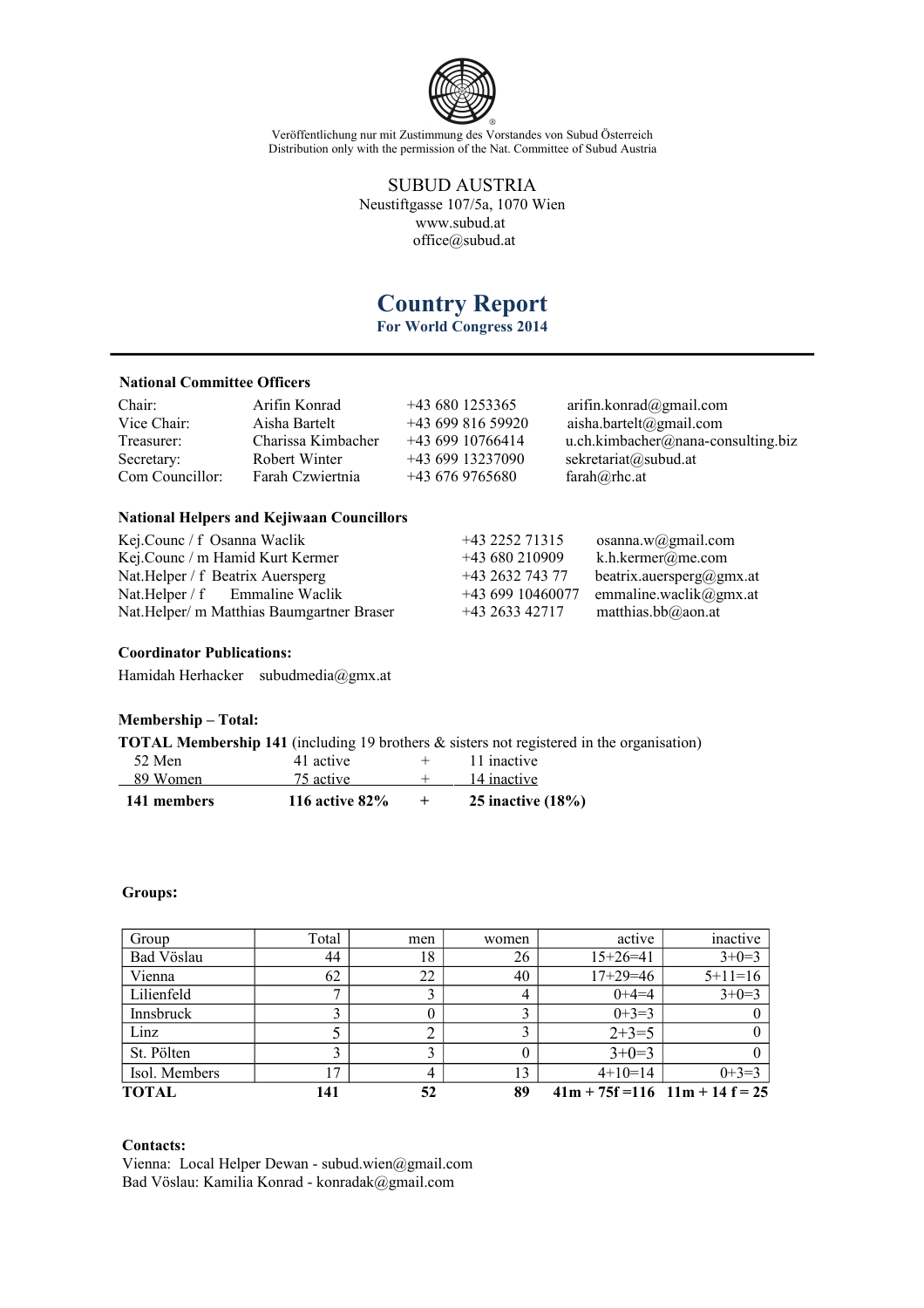

> SUBUD AUSTRIA Neustiftgasse 107/5a, 1070 Wien [www.subud.at](http://www.subud.at/) [office@subud.at](mailto:office@subud.at)

#### **Spiritual / Kejiwaan / Helper Situation:**

#### **TOTAL Helpers 51**

| <b>3 Helper-Probationers</b> : $2 \text{ Men} + 1 \text{ Woman}$ |           |                                  |
|------------------------------------------------------------------|-----------|----------------------------------|
| <b>51 Helpers:</b>                                               | 28 active | $+20$ inactive $+3$ Hon. Helpers |
| 31 Lady Helpers                                                  | 14 active | $+15$ inactive $+2$ Hon. Helpers |
| 20 Men Helpers                                                   | 14 active | $+$ 5 inactive $+$ 1 Hon. Helper |

#### **Situation in the groups:**

The two larger groups Bad Vöslau and Vienna offer regular kejiwaan activities and also opportunities to

hear Bapak's Talks. Quite often members meet also for social events in the Vienna group. As the group in Bad Vöslau has no room for socializing activities communication between the members is limited. From time to time one or the other of the larger groups do not have a local organisation.

At the moment the Vienna group has no committee, therefore the Dewan of Local Helpers has to run the committee activities.

The following key aspects were mostly reflected from members to us during our activities:

- The Latihan and the development of a strong kejiwaan basis as the centre of Subud life
- The need of regular kejiwaan gatherings on the local, national and also international level

A quite often expressed demands are:

- Financially support for Int. Helpers travelling
- Publishing of Bapak's Talks and preserving Bapak's words in the Archives.
- Only a smaller part of members are interested or willing to support financially additional projects of the international Subud Organisation.

Members Concerns are: that on the international and partly also on the national level the aspects of organisation are put above the aspects of the kejiwaan. In the last decades it has become nearly a full time job when taking up a committee function in Subud even though the membership did not increase very much. In general we recognise a lack of willingness in membership to take over committee positions.

## **Helper Activities***:*

On each level men and women helpers and committee members meet on a regular basis and there is good team work between committee members and the helpers.

On the group level regular kejiwaan meetings for members and regular helper meetings took place. Since 2012 annual kejiwaan meetings for all members and meetings for all helpers were organised on the national level and also during the last Congresses. Austrian helpers could participate at the first "Zone4 Helpers Meeting" in Hungary, Oct. 12. Sharing and testing about our duties as Bapak's helpers brought us closer to the feeling of being one big family.

The national helpers participated repeatedly at the local helper-committee-latihans in the two main groups and at the regular Nat. Committee Meetings. Monthly the national lady helpers met for their helpers' latihan. In Vienna the lady helper's group is quite small; therefore the nat. lady helpers assist in local helper's duties when required. During our visits to the groups quite a great focus was on testing with the local helpers about their helper's duties.

**Critical Subud issues are** differing views on Bapak's guidelines concerning the structure of Subud and functions in Subud, even the helpers in Subud Austria value and appreciate Bapak's advices in general.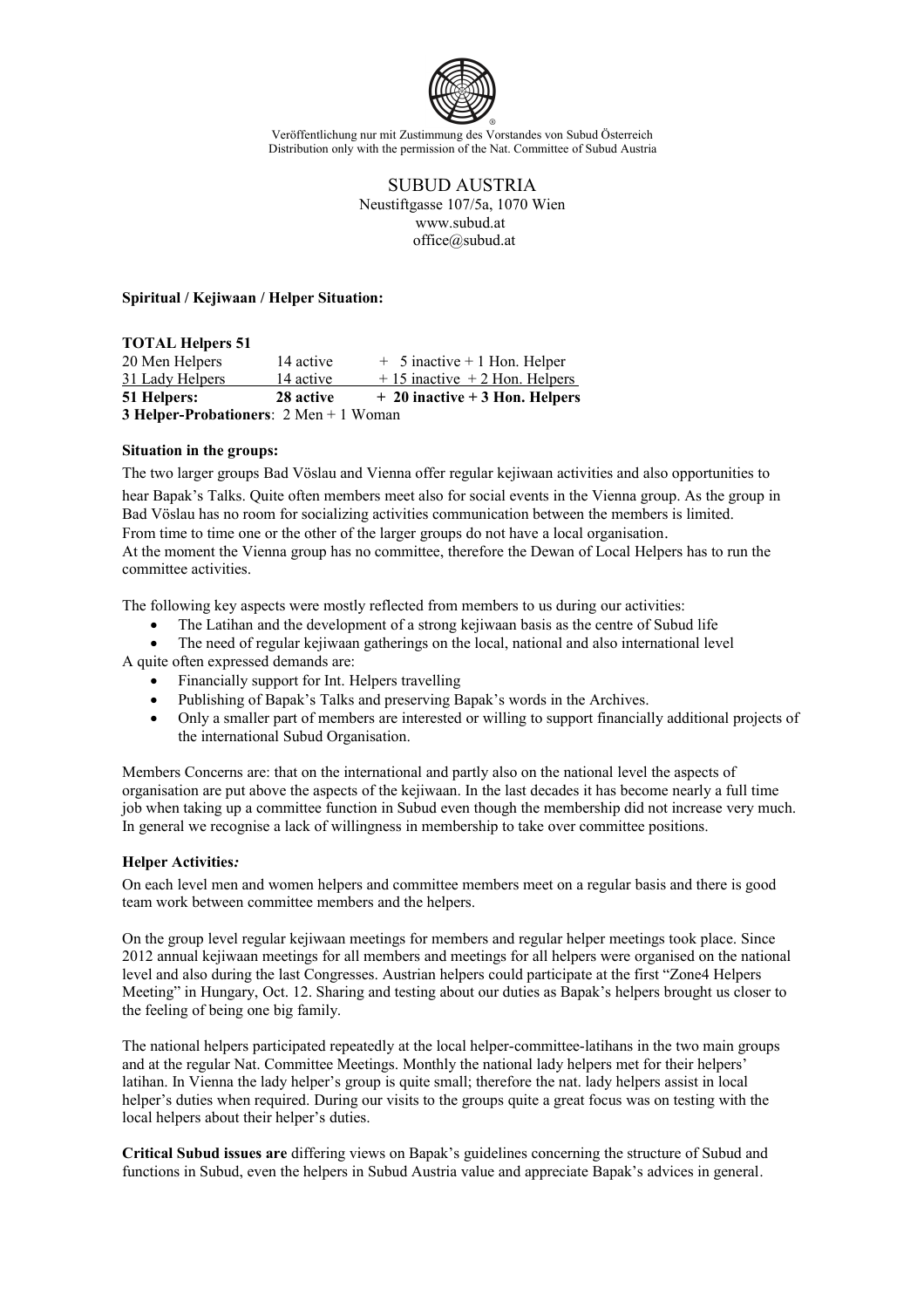

> SUBUD AUSTRIA Neustiftgasse 107/5a, 1070 Wien [www.subud.at](http://www.subud.at/) [office@subud.at](mailto:office@subud.at)

## **Bapak's Talks:**

There is a Library in Subud Vienna, possibility to lend and buy Subud literature in English and German, regularly used. The German translations of Bapak's and Ibu's Talks are available.

## **Organisation:**

Subud Austria is formally registered as "Subud Österreich – Verein zur Entwicklung wahrer Menschlichkeit" in Austria and is a founding member of WSA.

The national committee consists of chair, vice chair, treasurer, secretary and councilor committee. They meet every 6 weeks at a local group. Once a year there is a national congress.

A "Mexican Evening" was organized to subsidize the delegates for the WC.

#### **Finances: Income 2014:**

| Income from groups and isolated members | $3.324.00 \in$ |
|-----------------------------------------|----------------|
| Zone4 - Exec-Contribution               | $1.392,00 \in$ |

As all our Subud premises are rented we have no possibility to create money out of it. The place in Vienna is

let sometimes for seminars, but unfortunately not often enough to have a monthly income.

## **Zonal and International:**

The exchange on the international level improved a lot, informations are more transparent through the use of websites of the international organisation like www.subud.org. On the Zonal level communication between the countries and the zone rep would be preferable.

We have hosted several international meetings including World Congress 2005.

Subud Austria sends delegates to national congresses, zonal meetings and world congresses.

## **Communication:**

Subud Austria runs a website: [www.subud.at,](http://www.subud.at/) national and international news are sent regularly to members by email. There is a national newsletter. The national committee uses the email- and internet- domain subud.at.

## **Publications / Translations:**

The national newsletter "Ö-News" is published by email every 2-3 months.

#### **Susila Dharma:**

Members do donate to various project or aid appeals.

# **Culture / SICA:**

No representative at the time.

## **Youth / SYA:**

The contact between young people is quite vivid, they meet sometimes after latihan. When international visitors come they are looking after them, there is a good networking worldwide. Family and Youth camp in the mountains organized for August 2014. Quite a number of members participate regularly in Subud events wherever they are. Young members from 2<sup>nd</sup> generation are partly involved in active Subud life, but also very much in their studies or developing their profession. No representative at the time.